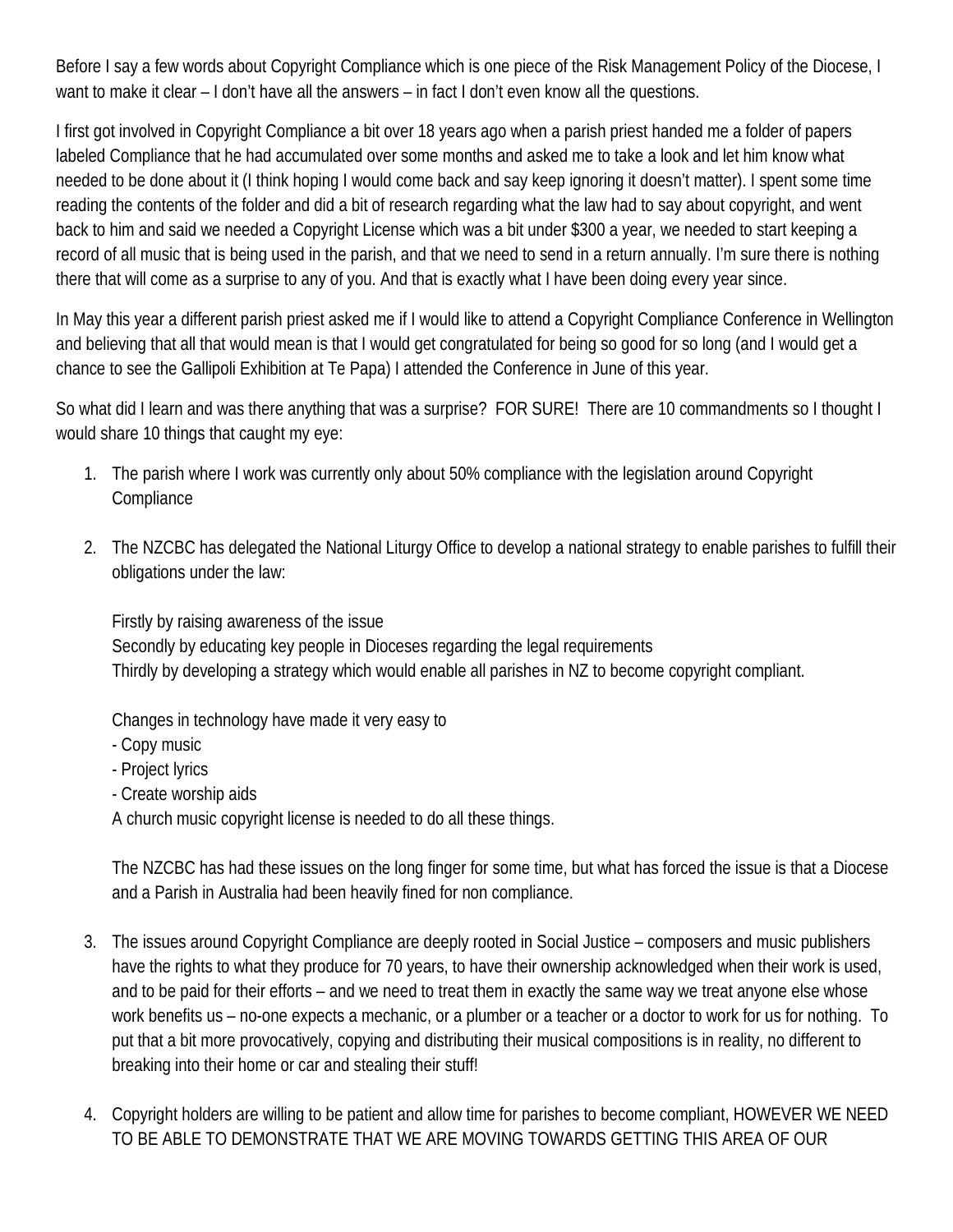## PARISHES OPERATING WITHIN THE LAW.

- 5. There is no copyright license in existence that permits the photocopying of full score music apart from 1 convenience copy of purchased material. (This means if a parish has a musician group of 10 requiring a full music score, 10 original copies must be purchased). This was the bit that really rocked me. Our parish has oceans of photocopied full score music as has every other parish I have ever been involved with. At some point in the future, there will need to be some very big bonfires!! There have been many times when visitors to the parish have approached me after Sunday Mass, explained that they were musicians in their home parish and "asked for a copy of that lovely hymn or psalm that was sung during the Mass". And me, being the helpful soul I am, only ever asked how many copies do you need!
- 6. Copyright Licenses only permit the copying or use of the melody line and text (with appropriate acknowledgement).
- 7. The use of the ICEL texts of the Mass must be acknowledged.
- 8. The parish license details need to be printed on pew sheets and/or displayed on at least one powerpoint slide every time we project music and/or lyrics.
- 9. Many of the Google images we use without a second thought are also subject to copyright law
- 10. Using music or lyrics in church for prayerful and holy purposes does not exempt us from our responsibilities under the law.

On reflection, none of this should really have surprised me – when I was in the 5<sup>th</sup> form at school (and yes I can remember that far back) I got "busted" for copying a chunk out of a book in an essay discussing the social conditions in Germany that made it possible for Hitler to come to power. I scored a "0" for my essay because I had cheated, and got a lesson in ethics from my father who explained the "Law of the 3 Dues" – ALWAYS give due where due is due". And really that is what is at the heart of Copyright Compliance. We have to do it because:

- 1. It is the right and just thing to do
- 2. It means musicians can continue composing wonderful music for us to worship God in song.
- 3. Not doing so exposes us as a church, a diocese and a parish to reputational and financial risk. (and as an aside, the 1st defendant is the person who presses "print" on the photocopy machine)

## SO WHERE TO FROM HERE?:

- 1. Over the next weeks and months, we can insure the music we print or project has the proper acknowledgement in place (those of you who use Easy Worship – there is a tab to include this information in the "new song" and "edit song" pop up.)
- 2. A budget for the purchase of music or hymn books needs to be included in our planning.
- 3. Someone in the parish needs to be delegated the responsibility for Copyright Compliance e.g. enroll a volunteer, add it to someone's job description, make it a portfolio of a member of the Finance Council etc